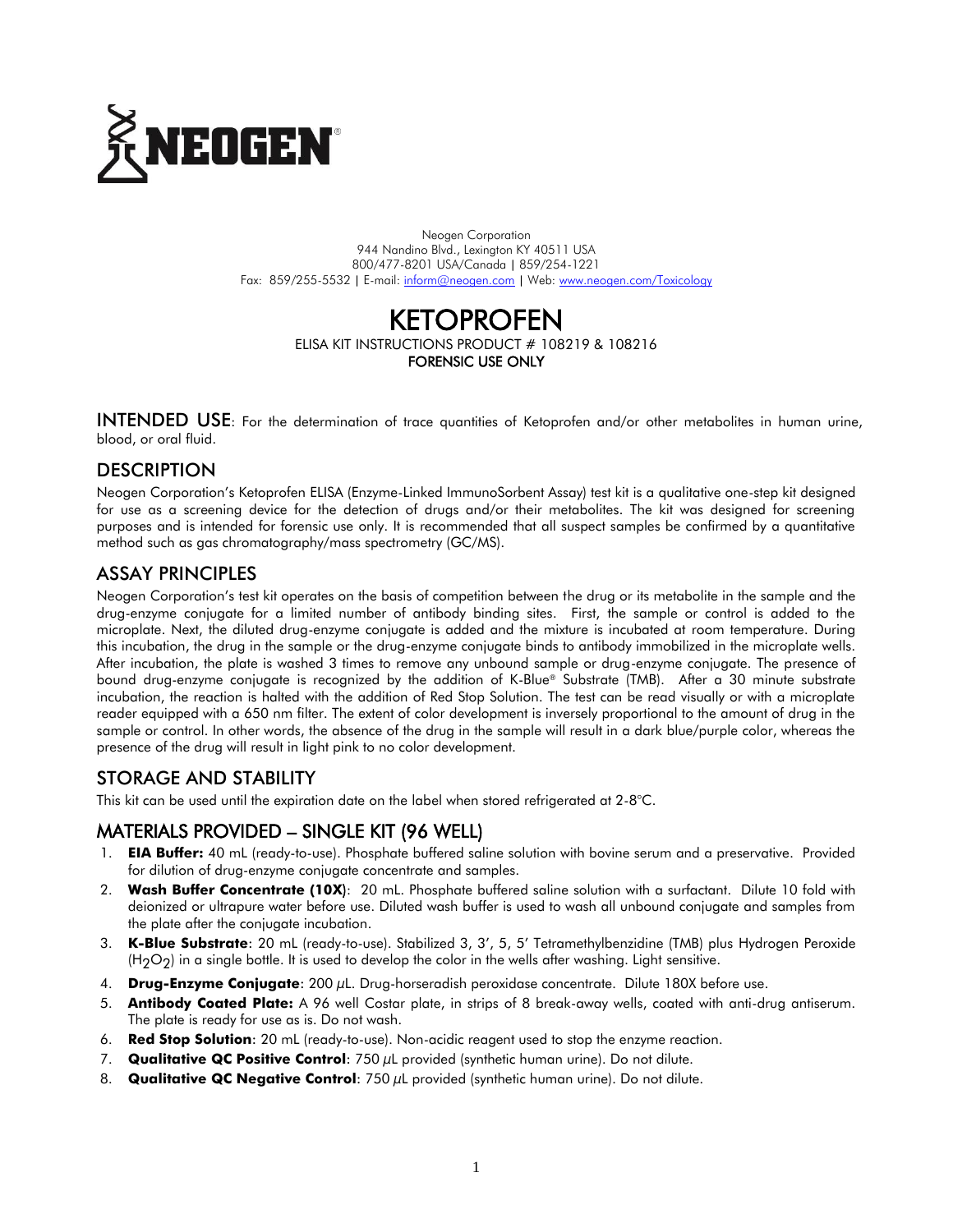## MATERIALS PROVIDED – BULK KIT (480 WELL)

- 1. **EIA Buffer:** 200 mL (ready-to-use). Phosphate buffered saline solution with bovine serum and a preservative. Provided for dilution of samples.
- 2. **Wash Buffer Concentrate (10X):** 100 mL. Phosphate buffered saline solution with a surfactant. Dilute 10 fold with deionized or ultrapure water before use. Diluted wash buffer is used to wash all unbound conjugate and samples from the plate after the conjugate incubation.
- 3. **K-Blue Substrate:** 100 mL (ready-to-use). Stabilized 3, 3', 5, 5' Tetramethylbenzidine (TMB) plus Hydrogen Peroxide (H $_{2}$ O $_{2}$ ) in a single bottle. It is used to develop the color in the wells after washing. Light sensitive.
- 4. **Drug-Enzyme Conjugate:** 1 mL. Drug-horseradish peroxidase conjugate. Dilute 180X before use.
- 5. **Antibody Coated Plate:** 5 X 96 well Costar plate, in strips of 8 break-away wells, coated with anti-drug antiserum. The plate is ready for use as is. Do not wash.

# MATERIALS NEEDED BUT NOT PROVIDED

- 1. Deionized water.
- 2. Precision pipettes that range from  $10 \mu L 1000 \mu L$  and disposable tips.
- 3. Graduated cylinder to dilute and mix wash buffer.
- 4. Plate cover or plastic film to cover plate during incubation.
- 5. Clean glassware (i.e. test tubes) to dilute samples.
- 6. Microplate reader with a 650 nm filter.
- 7. Cut-off calibrator.

#### *OPTIONAL TEST MATERIALS*

- 1. **Qualitative QC Positive Control:** 5 X 750 µL (synthetic human urine). 1-5 vials available upon request. Do not dilute.
- 2. **Qualitative QC Negative Control:** 5 X 750 µL (synthetic human urine). 1-5 vials available upon request. Do not dilute.
- 3. **Red Stop Solution:** 100 mL (ready-to-use). Non acidic reagent used to stop the enzyme reaction. Available upon request. Product No. 301473.

#### OPTIONAL MATERIALS

1. Microplate shaker.

## PRECAUTIONS AND NOTES

- 1. DO NOT use kits or components beyond expiration date.
- 2. **DO NOT** mix conjugates and plates from different kit lots.
- 3. DO NOT pipette reagents by mouth.
- 4. Pour K-Blue Substrate out of the bottle into a clean reservoir. To prevent contamination of the substrate, DO NOT pipette out of the bottle.
- 5. All specimens should be considered potentially infectious. Exercise proper handling precautions.
- 6. Keep plate covered except when adding reagents, washing or reading.
- 7. Kit components should be refrigerated at all times when not in use.
- 8. Keep the controls frozen if storing longer than 10 days. Avoid repeated freeze-thaw cycles. Note: Some kits require controls to be stored frozen immediately upon receipt. Reference kit label for details.
- 9. Use aseptic technique when opening and removing reagents from vials and bottles.
- 10. DO NOT smoke, eat or drink in areas where specimens or reagents are being handled.
- 11. Do not substitute DI water for the wash step of this protocol. Use only Neogen's wash buffer.
- 12. Sodium Azide concentrations at 0.01% or less should not interfere with the assay provided that recommended dilutions are followed.
- 13. Do not reuse wells, they are for one use only.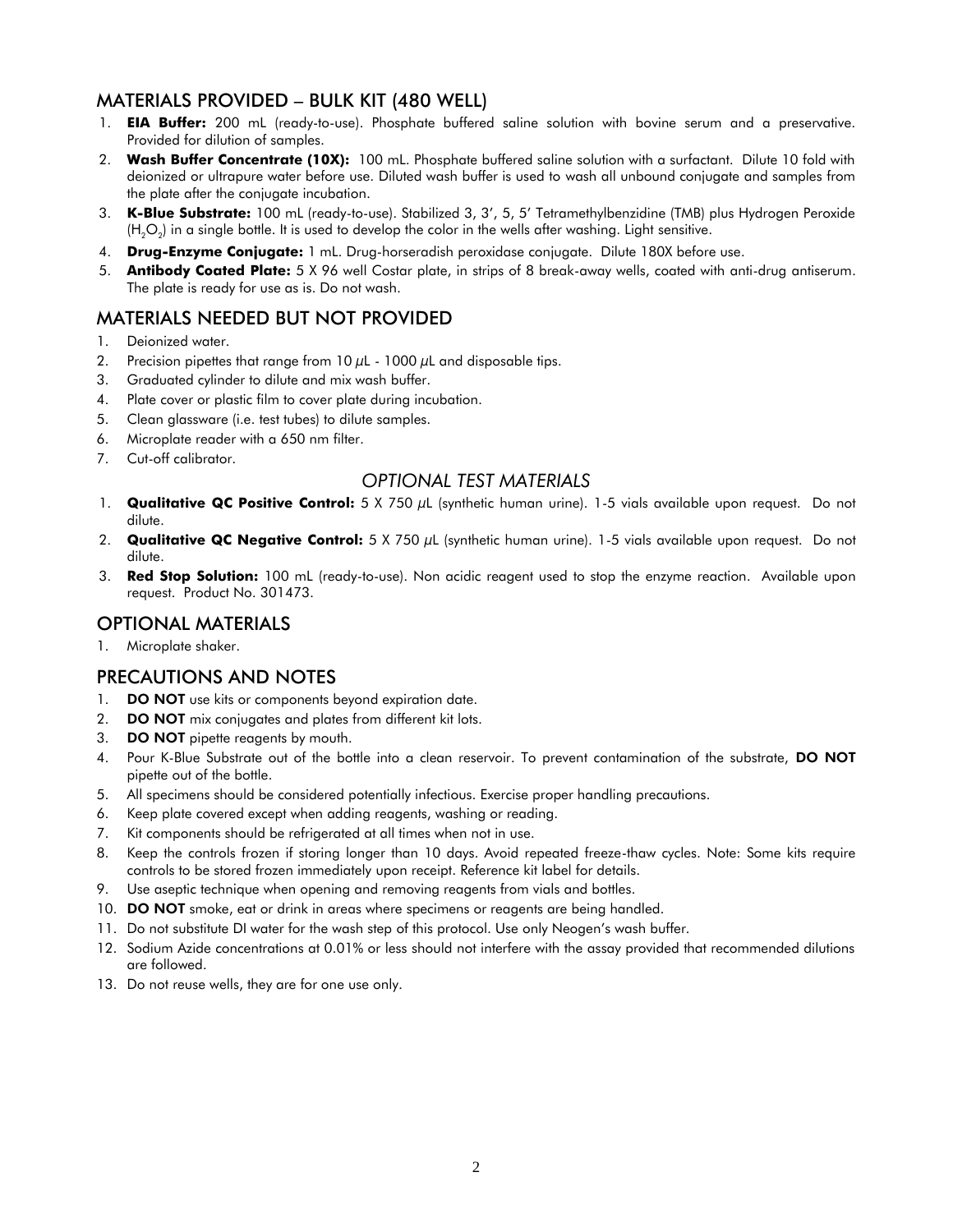## PROCEDURAL NOTES

- 1. Desiccant bag must remain in foil pouch with unused strips. Keep ziplock pouch sealed when not in use to maintain a dry environment.
- 2. Use clean pipette tips for the buffer, drug-enzyme conjugate, controls and samples.
- 3. Before pipetting a reagent, rinse the pipette tip three times with that reagent.
- 4. When pipetting into the wells, DO NOT allow the pipette tip to touch the inside of the well or any of the reagent already inside the well. This may result in cross contamination.
- 5. Controls and samples should be assayed in duplicate.
- 6. Before substrate addition, wipe the outside bottom of the wells with a lint-free wiper to remove dust and fingerprints.
- 7. Gently mix specimens and reagents before use. Avoid vigorous agitation.

#### SAMPLE TREATMENT

Recommended minimum sample dilutions are listed below. These dilutions may change based on your laboratory's determination. All sample dilutions should be made in Neogen's EIA Buffer.

- a. Urine: A dilution with EIA Buffer may be necessary to reduce natural background as well as bring desired cutoff concentration within the assay range. Please contact your Neogen Representative for assistance.
- b. Whole blood: A dilution of 1:5 (i.e. 1 part sample to 4 parts provided EIA Buffer) is recommended. Please contact your Neogen Representative for assistance.
- c. Oral Fluid: A dilution with EIA Buffer may be necessary to reduce natural background as well as bring desired cutoff concentration within the assay range. Please contact your Neogen Representative for assistance.
- d. Other Forensic sample types: Please contact your Neogen Representative for assistance.

# TEST PROCEDURES

The following test procedures can be run manually or on an automated instrument. Please contact your Neogen representative for assistance with protocols for automated instruments.

- 1. Determine the number of wells to be used.
- 2. Prepare the enzyme conjugate solution by diluting the 180X enzyme conjugate stock 1 to 180 in the EIA Buffer provided. Mix the solution by inversion. Do not vortex. Example: for two eight well strips, add 25 µL of the 180X enzyme conjugate stock to  $4975 \mu L$  of EIA Buffer.
- 3. Choose the appropriate Neogen calibrators to be used with your sample type. Do not dilute the calibrators provided by Neogen.
- 4. Add 20 µL of sample, Neogen calibrators or laboratory calibrators to the appropriate wells in duplicate.
- 5. Add 180 µL of the ready to use drug-enzyme conjugate to each well. For manual runs use 8-channel pipetter or 12channel pipetter for rapid addition.
- 6. For manual runs, mix by gently shaking plate. A microplate shaker may be used.
- 7. Cover plate with plastic film or plate cover and incubate at room temperature for 45 minutes.
- 8. During the conjugate incubation, dilute concentrated wash buffer 10 fold with deionized water (i.e. 20 mL of concentrated wash buffer plus 180 mL of deionized water). Mix thoroughly. Diluted wash buffer is stable for 5 days at room temperature or 7 days at 2-8°C.
- 9. Once the incubation is complete, dump or aspirate the liquid from the wells. Tap the plate on a clean lint-free towel to remove any remaining liquid in the wells.
- 10. Wash each well with 300 µL of diluted wash buffer. Manual Wash: For manual wash procedures repeat for a total of 3 washings, invert and tap dry the plate following each step. After completing the last wash step wipe the bottom of the wells with a lint-free towel to remove any liquid on the outside of the wells. Automated Wash: If an automated plate washer is used wash the plate for a total of 5 washings with 300  $\mu$ L of diluted wash buffer. It is important for the automated washer to conduct a final aspirate cycle to eliminate residual amounts of wash buffer. Residual amounts of buffer in the wells will affect assay performance. Note: DI water should never be used for the plate wash.
- 11. Add 150  $\mu$ L of the K-Blue Substrate to each well. For manual runs, use a multi-channel pipetter for best results.
- 12. Incubate at room temperature for 30 minutes.
- 13. Add 50 µL of Neogen's Red Stop Solution to each well to stop enzyme reaction. Mix gently before measuring the absorbance. For automated systems a 10 second shake is sufficient. Measure the absorbance at a wavelength of 650 nm. Wells should be read within 2 hours of stopping the reaction. Note: When Neogen's Red Stop is used, it will result in a color ranging from a dark blue/purple to light pink based on the concentration of drug present. If 1 N HCI is preferred, use 50 µL per well and read plate with a 450 nm filter. All QC data is generated without using a stopping reagent. Note: When acid stop is used, OD values will approximately double as compared to the OD values obtained with Red Stop.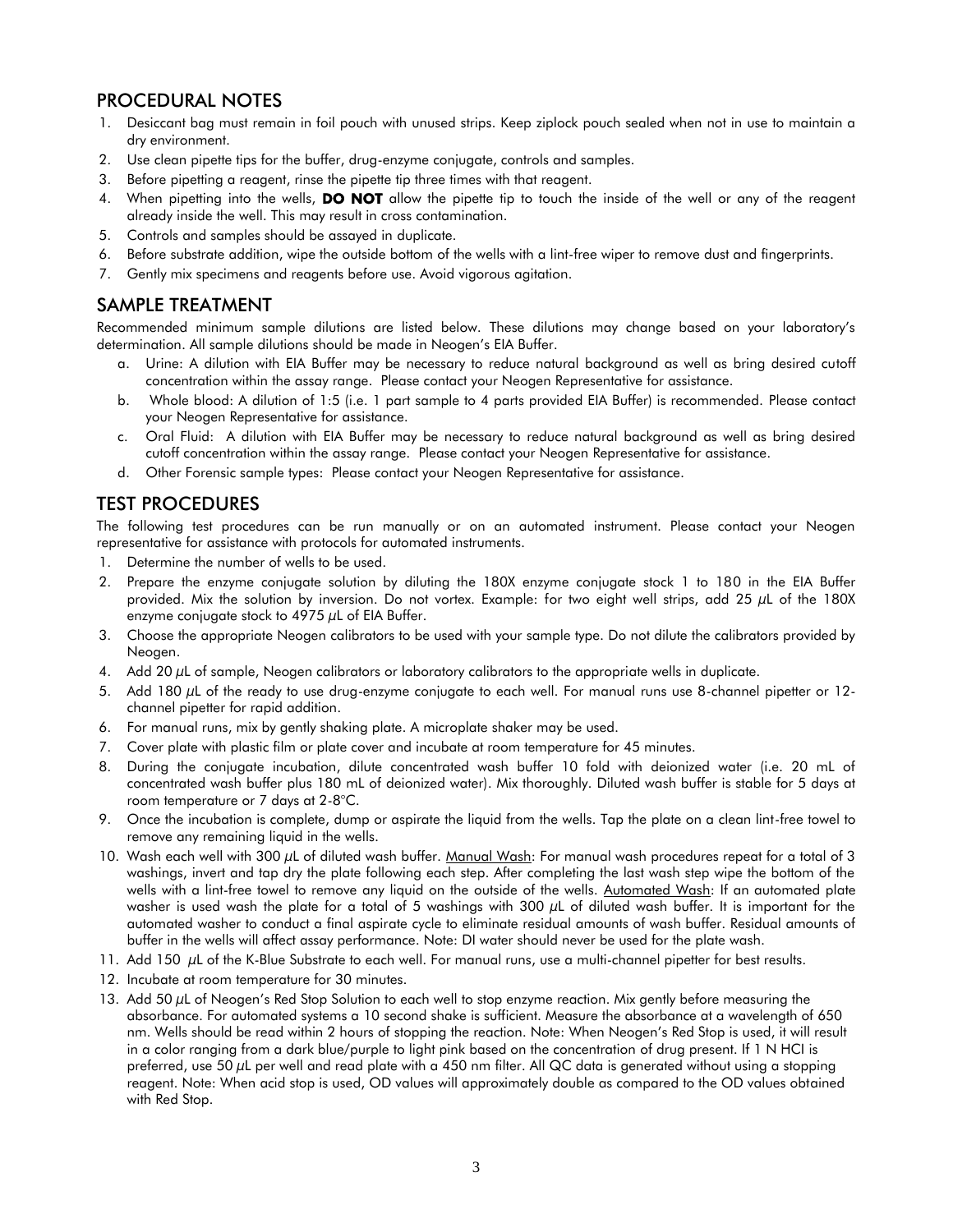#### STANDARD CURVE IN EIA BUFFER



# SENSITIVITY

**Compound I-50 in EIA Buffer**

Ketoprofen 24.8 ng/mL

The term I-50 is used to define the sensitivity of the test. This number is derived from a standard curve generated with the drug. The drug concentration that shows 50% less color activity than the zero standard is considered to be the I-50.

| Compound       | Compound<br><b>Concentration</b><br>(ng/mL) | <b>Ketoprofen</b><br><b>Equivalents</b><br>(ng/mL) | % Cross-<br><b>Reactivity</b> |
|----------------|---------------------------------------------|----------------------------------------------------|-------------------------------|
| Ketoprofen     | 15                                          | 15                                                 | 100                           |
| Suprofen       | 441                                         | 15                                                 | 3.4                           |
| Fenoprofen     | 1250                                        | 15                                                 | 1.2                           |
| Indoprofen     | 5000                                        | 15                                                 | 0.3                           |
| Indomethacin   | 7500                                        | 15                                                 | 0.2                           |
| Methylene Blue | 15000                                       | 15                                                 | 0.1                           |
| Flurbiprofen   | 37500                                       | 15                                                 | 0.04                          |

#### **SPECIFICITY**

Note: Ketoprofen equivalents represents 50% B/B<sub>0</sub> assay displacement in EIA Buffer.

*The compounds having cross-reactivity below 0.01% did not show any significant reaction up to 10µg/mL.* ALL THE FOLLOWING HAVE A CROSS-REACTIVITY <0.01%.

Acepromazine; Acetaminophen; Acetylsalicylic Acid; E-Amino-n-Caproic Acid; Amitriptyline; Ascorbic Acid; Benzoic Acid; Caffeine; Chlordiazepoxide; Chlorpromazine; Clenbuterol ; Codeine; Cotinine; Dexamethasone; Dextromethorphan; Diclofenac; Dimethyl Sulfoxide; Dipyrone; Doxepin; Ephedrine; Erthromycin; Fenoprofen; Flunixin; Folic Acid; Furosemide; Gemfibrozil; Gentisic Acid; Glipizide; L-Glutamic Acid; Glutethimide; Glycopyrrolate; Heparin; Hippuric Acid; Hordenine; Hydrocortisone; Ibuprofen; Imipramine; Isoxsuprine; Lidocaine; Meperidine; Metaproterenol; Methadone; Methaqualone; Methocarbamol; 6a-Methylprednisolone; Nalorphine ; Naproxen; Niacinamide; Nicotine; Nortriptyline; Orphenadrine; Oxyphenbutazone; Penicillin G-Potassium; Penicillin G-Procaine; Pentoxifylline; Phencyclidine (PCP); Phenothiazine; Phenylbutazone; Polyethylene Glycol; Prednisolone; Primidone; Procainamide; Promazine; Pseudoephedrine; Pyrantel; Pyrimethamine; Quinidine; Quinine; Salbutamol; Salicylamide; Salicylic Acid; Theophylline; Thiamine; Trimethoprim; Trimipramine; Uric Acid